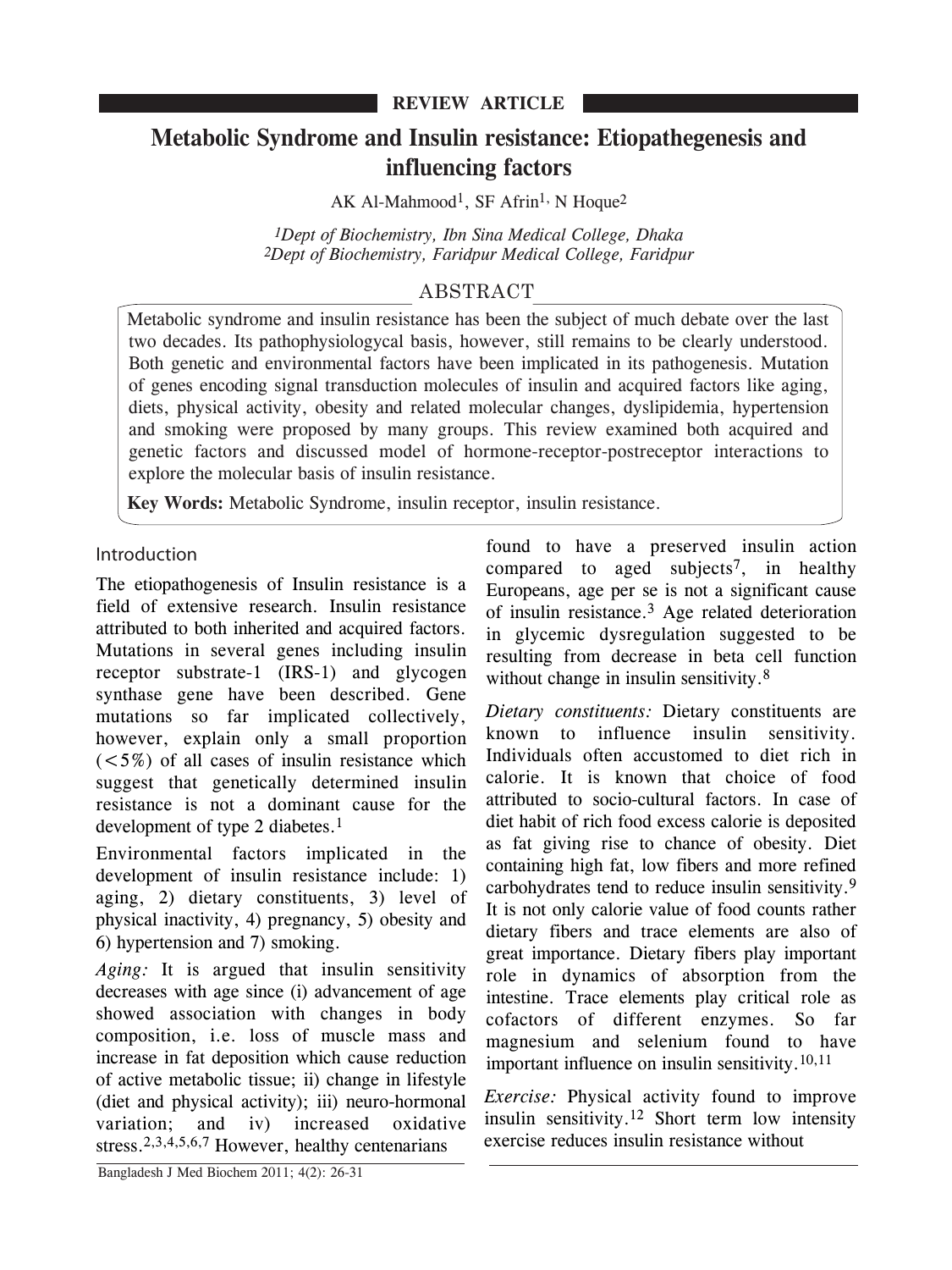### 27 Bangladesh J Med Biochem; 4(2) AK Al-Mahmood, SF Arfin et al

affecting BMI13 although it does not affect insulin secretion. The underlying mechanism of exercise to reduce insulin resistance is yet to fully understood, however, it have been proposed that exercise causes increase in insulin induced glucose uptake and subsequently increased glycogen synthesis activity in skeletal muscle1. It was also suggested that exercise causes contraction-induced increase in GLUT-4 content in skeletal muscle. Acute exercise also enhances insulin stimulated GLUT-4 translocation.<sup>14,15,16</sup> Exercise also found to reduce triglyceride levels and improve insulin sensitivity. However, the effect of exercise on insulin sensitivity is transient and disappears after 5-7 days on discontinuation.17

*Pregnancy:* Women with pregnancy both obese and non-obese were reported to develop insulin resistance during third trimester<sup>18</sup>. The mechanism of development of this insulin insensitivity has, however, not yet fully elucidated. Although from metabolic point of view pregnancy was claimed to be a state of accelerated starvation.<sup>19</sup> In early part of gestation maternal fat deposition was reported and possibly owing to effects of lipolytic hormones e.g. human placental lactogen and human chorion gonadotropin1 plasma free fatty acids level rise during later part of pregnancy and might be other plausible factors accentuating the insensitivity if insulin which are yet to be identified.

*Obesity:* Obesity is reported to be one of the strongest predictors of low insulin sensitivity. For each kilogram of weight gain the risk of diabetes increases between 4.5% and  $9\%$ .<sup>1,20</sup> Insulin resistance increases with weight gain and decreases with weight loss; indicating insulin resistance related to obesity is a reversible condition.

Causes of insulin resistance in obesity are not fully understood. It is hypothesized that the expanding adipose tissue of the obese individuals may produce compounds that are either released into the bloodstream and cause insulin resistance in remote targets (e.g. in skeletal muscle or

liver), or in close vicinity of target organs acting through paracrine mechanisms. $21$  Among these secreted compounds are: 1) Tumour necrosis factor alpha (TNF $\alpha$ ), 2) free fatty acids (FFAs), 3) leptin, 4) resistin and 5) adiponectin.

TNF $\alpha$ - TNF $\alpha$  is over expressed in adipose tissue of obese insulin resistant rodents and humans, and has been shown to produce insulin resistance in isolated cell systems<sup>22</sup>. However, several others have suggested  $TNF\alpha$  to be unlikely contributor in the development of insulin resistance associated with obesity.23, <sup>24</sup>

FFAs - There are many evidences which show that FFAs are an important link between obesity and insulin resistance  $21,25,26$ . Location of the FFAs induced defect may be either at the level of ISGU or glucose phosphorylation or an inhibition of carbohydrate oxidation<sup>27,25</sup>. Rates of ISGU, glycogen synthesis and glycolysis all were found to reduce in the presences of higher blood FFAs levels. Increasing plasma FFAs was associated with an acute increase in intramyocellular triglyceride (IMCL-TG) and 40% increase in insulin resistance. IMCL-TG is a metabolically active pool of fat consisting of small oil droplets located in close proximity to mitochondria providing fuel1.

*Leptin* - Leptin was identified<sup>28</sup> as an adipocyte derived hormone and found to reduce body weight via specific receptors in hypothalamic areas regulating energy expenditure and satiety. Leptin deficiency and receptor defects in rodents found to cause marked obesity as well as hyperinsulinaemia and hyperglycaemia. Number of studies has focused on the effects of leptin on insulin resistance and insulin secretion. Both inhibition and stimulation of insulin action have been shown by leptin in different cell systems. Therefore, the conclusion that leptin causes a defect in the insulin signaling chain or that it is capable of improving -cell dysfunction in human subjects cannot yet be made on the basis of these studies.29

*Resistin -* Resistin is a protein released from white adipose tissue of mice which can cause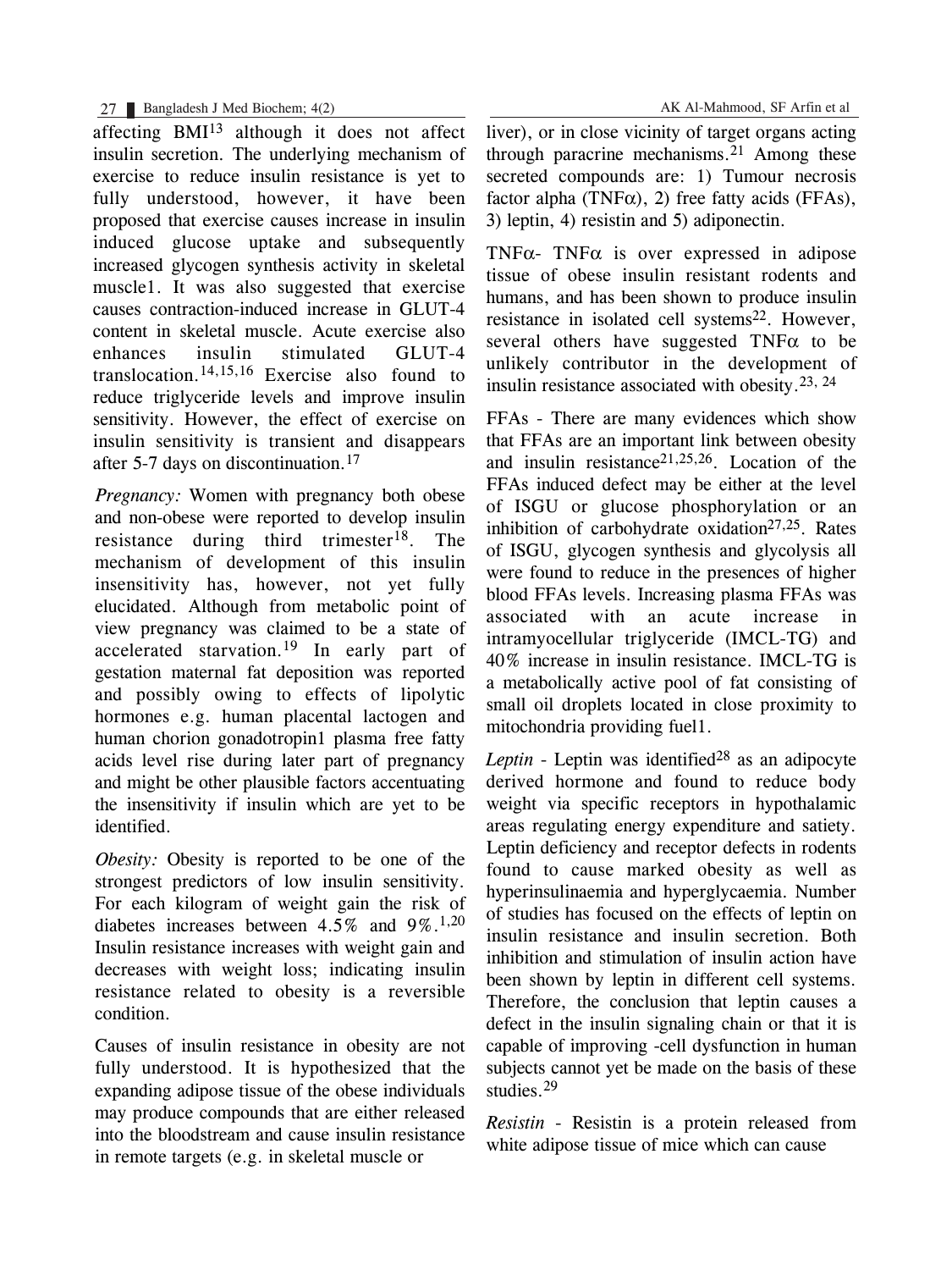insulin resistance.30 However, whether it plays a role in human physiology is still unclear.

*Adiponectin* - It is also a protein released from adipose tissue which has been reported to have potential role in the determination of insulin sensitivity. It is more strongly inversely related with intra abdominal than subcutaneous fat.  $31,32$ Though some recent studies have shown that it was not BMI but the quantity of intra-abdominal fat was strongly related to insulin sensitivity.33

*Hypertension:* Studies show that there is significant relationship between plasma insulin level and both diastolic and systolic blood pressure in both obese and non-obese subjects  $34-36$ .

*Smoking:* Smoking is reported to reduce serum HDL-Cholesterol levels and increase serum triglyceride levels both of which causes diminishion of insulin sensitivity. Moreover, a number of medications including corticosteroids<sup>37</sup> and growth hormone<sup>38</sup> have been shown to induce insulin resistance.

## *Role of insulin signaling system in insulin resistance*

Impaired insulin signaling results from mutations or posttranslational modifications of the insulin receptor itself or any of its downstream effector molecules.39 Evidence suggests that aggravated insulin resistance in T2DM is primarily of a post receptor nature.40 Insulin receptor tyrosine kinase activity in patients with T2DM is significantly reduced.<sup>41</sup>

#### *The insulin receptor and its signaling pathways*

We focus on some facts about insulin receptor, interaction of insulin with the receptor and some important post receptor events in insulin signaling. The two major insulin signaling pathways are MAP kinase (Figure I) and PI3-K pathways (Figure II). The heterotetrameric insulin receptor with protein-protein interaction domains involved in insulin signaling39.

The insulin receptor (Fig I and II) is a transmembrane tyrosine kinase (tyr-kinase) which is widely expressed. It consists of two

ligand binding  $\alpha$  subunits and two tyr-kinase β subunits that are disulfide linked and form  $\alpha_2 \beta_2$ heterotetrameric complex.<sup>43</sup>

Binding of insulin in specific regions of the  $\alpha$ subunit generates a signal across the plasma membrane that autophosphorylates the intracellular tyr-kinase domain of the β subunit. This autophosphorylation results in activation of the tyr-kinase activity of the receptor. The catalytic site of the tyr-kinase is occluded by the 'activation loop' in its inactive state which prevents access of ATP and various substrates. Autophosphorylation of tyrosine residues in the activation loop causes a conformational change that allows ATP and substrates to reach the catalytic site.44,45



**Fig. I**: Structure of human insulin receptor and components of IRS, SH2 and PXXP [Adapted from J Clin Invest 103, 1999] Abbreviations:  $IRS = insulin receptor substrate$ 



**Fig. II:** Insulin receptor, components of the mitogen activated (MAP) kinase and phosphatydil inositol 13 kinase (P13-K) signaling pathways, and insulin actions42 [Adapted from Diab Care 24: 2001]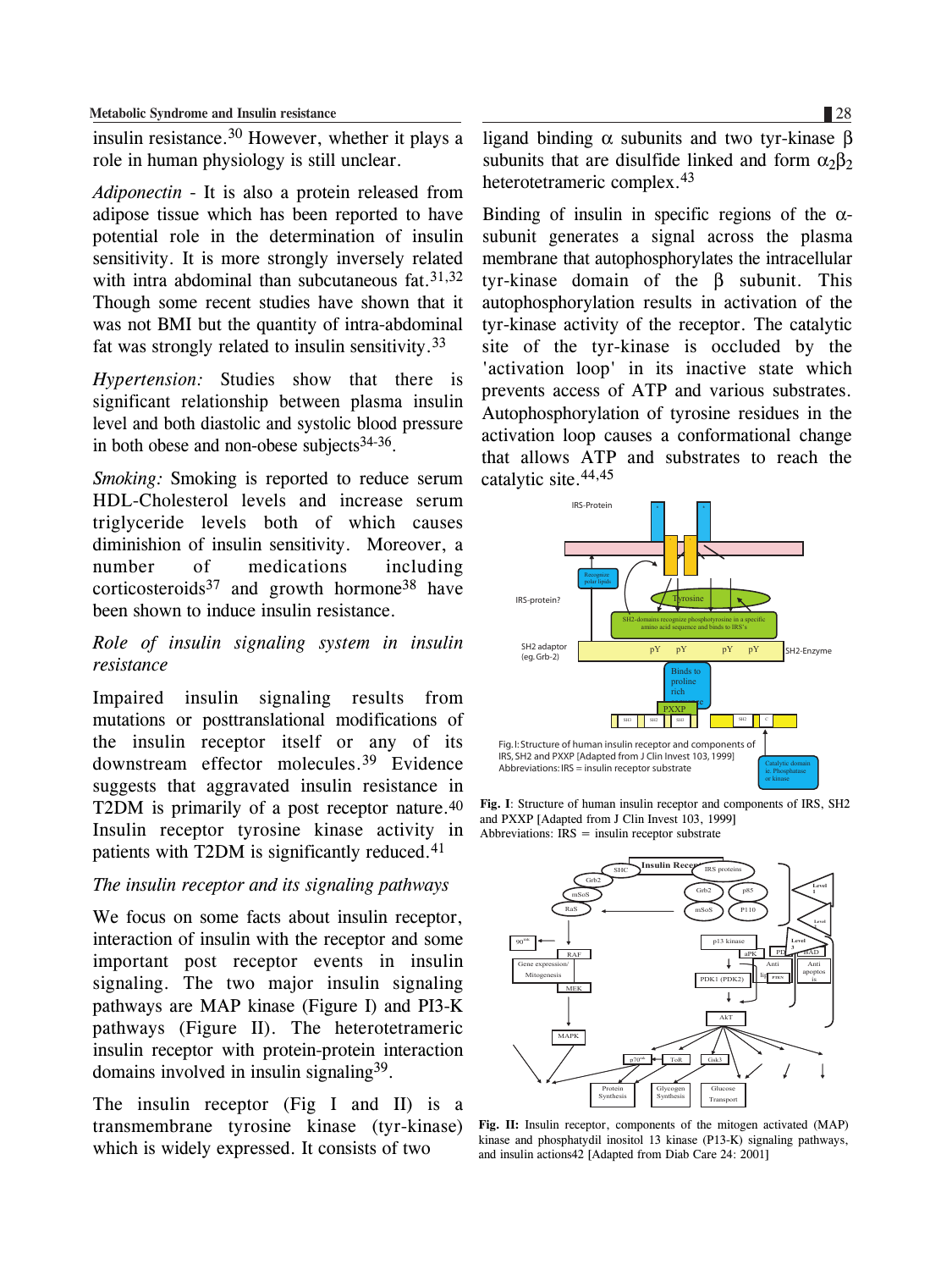The activated insulin receptor kinase then phosphorylates substrate proteins at their tyrosine residue and these phosphorylated tyrosine residues in turn serve as docking sites for downstream effectors.

Different molecules such as Shc, insulin receptor substrate  $(IRS)$  and  $Gab-1^{46,39}$  engage the insulin receptor directly and provide a docking interface with downstream substrates. IRS proteins contain a conserved pleckstrin homology (PH) domain, located at the NH2 terminus that serves to localize the IRS proteins in close proximity to the receptor.47

IRS proteins also contain a PTB (phosphate tyrosine binding) domain COOH-terminal to their PH domain which recognizes the phosphotyrosine in the amino acid sequence asparagine-protein-anyamino acid-phosphotyrosine (NPXPY). The PTB domain which is present in a number of signaling molecules<sup>48</sup> shares  $75\%$ sequence identity between IRS-1 and IRS-2 and functions as a binding site to the NPXY amino acid motif of the juxtamembrane region of the insulin receptor to promote IR/IRS-1 interactions.

The COOH-terminal region of IRS proteins contains multiple tyrosine phosphorylation motifs that serve as docking sites for proteins which mediate the metabolic and growth promoting functions of insulin.

## **Insulin receptor signaling events**

Insulin receptor signaling (Fig I and II) involves two major pathways, i.e., the (MAP) kinase and the PI3 kinase. Each of these two pathways under certain circumstances can activate the other. Thus, Akt (protein Ser/Thr kinase B) may activate Raf kinase and conversely Ras may activate  $PI3-K<sup>42</sup>$ . The metabolic response to insulin is primarily mediated via the PI3-K pathway.

Nuclear transport of signaling molecules: Signaling substrates of the Tyr-kinase receptors can be grouped into three levels (Fig. II) depending on their proximity to the receptor.

*Level-1:* The proximal substrates e.g. IRS

proteins and SHC and the proteins that directly interact with them.

*Level-2:* Downstream intermediates e.g. MAP kinases, Akt and related substrates.

*Level-3:* Molecules that affect the final biological responses e.g. Gsk3, aPKC

Level-1 and level-2 molecules function primarily at the plasma membrane or in the cytosol. On the other hand, many of level-3 molecules are transported into the nucleus because their specific function involves the regulation of gene transcription.42

## **Role of insulin in glycogenesis and protein synthesis**

Insulin enhances glycogen synthesis. Glycogen synthase kinase-3 (GSK-3) mediates the activation of glycogen synthase in response to insulin. Activation of Akt by insulin causes in the phosphorylation and inactivation of GSK-3, making it incapable of inhibiting glycogen synthase activity. GSK-3 also inactivates the protein synthesis eukaryotic initiation factor (eIF)-2B by phosphorylation. Insulin enhances protein synthesis by inactivating GSK-3 via activated Akt.49 Insulin also activates protein synthesis at the translational level by phosphorylation of p70S6 kinase and 4E-BPI via the kinase mammalian Target of Rapamycin (mTOR).

It is also reported that all types of dyslipidemia have relations with insulin resistance.<sup>50</sup> These interactions need so broad discussion that is beyond the limit of present article. A separate review article is needed for this.

## **Conclusions**

From the above discussion it became clear that insulin resistance is the result of interactions of genetic and acquired causes. Effective measures to ameliorate the common factors may help prevent the possible chance of developing the insulin resistant and its related conditions or improve the already established phenomena.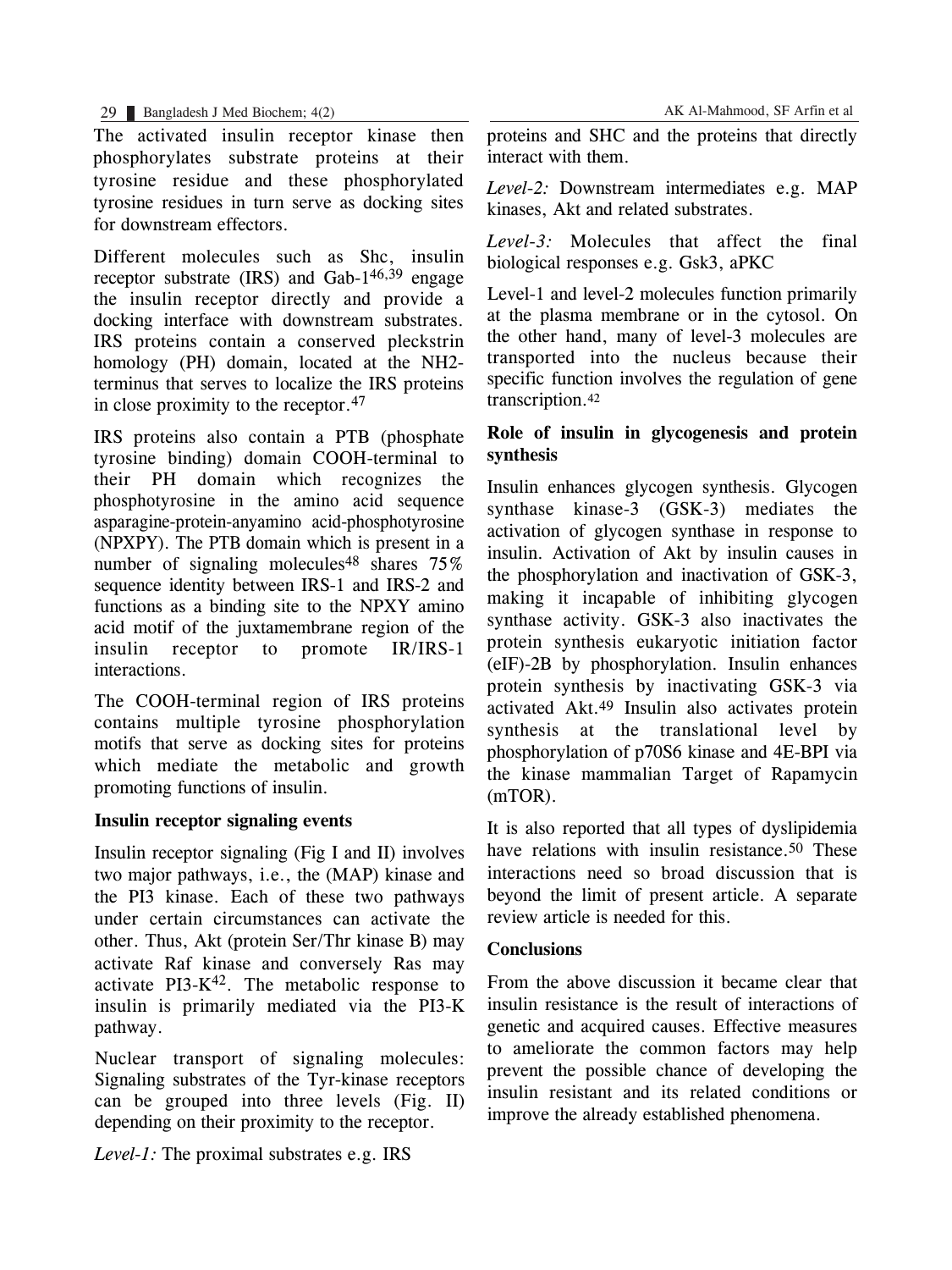#### References

- 1. Boden G. Pathogenesis of type 2 diabetes. Endocrinology and Metabolism Clinics of North America.2001; 30(4), 801-13.
- 2. DeFronzo RA. Glucose tolerance and aging. Diabetes 1979; 28: 1099-1101.
- 3. Ferrannini E, Vichi S, Beck-Nielsen H, Laakso M, Paolisso G and Smith U. Insulin action and age. Diabetes 1996; 45: 947-953.
- 4. Fink RI, Kolterman Og, Griffin J and Olefsky JM. Mechanism of insulin resistance in aging. J Clin Invest 1983; 71: 1523-35.
- 5. Rowe JW, Minaker KL, Pallota JA and Flier JS. Characterization of insulin resistance of aging. J Clin Invest 1983; 71: 1581-87.
- 6. Chen M, Bergman RN, Pacini G and Porte DJr. Pathogenesis of age related glucose intolerance in man: Insulin resistance and decreased ?-cell function. J Clin Endocrinol Metab 1985; 60 (13), 13-20.
- 7. Barbieri M, Rizzo MR, Manzella D, Paolisso G. Age related insulin resistance: is it an obligatory finding? The lesson from healthy centenarians. Diabetes Metab Res R 2001; 17: 19-26.
- 8. Yates AP, Laing I. Age-related increase in haemoglobin A1c and fasting plasma glucose is accompanied by a decrease in ? cell function without change in insulin sensitivity: evidence from a crosssectional study of hospital personnel. Diabe Med 2002; 19 (3); 254-58.
- 9. Kahn SE. The relative contributions of insulin resistance and beta-cell dysfunction to the pathophysiology of Type 2 diabetes. Diabetologia 2003; 46: 3-19. PMid:12637977
- 10. Paolisso G, Scheen AJ, D'Onofrio F. Magnesium and glucose homeostasis. Diabetologia 1990; 33: 511-14.
- 11. Paolisso G, Sgambato S, Gambardella A. Daily Magnesium supplements improve glucose handling in elderly subjects. Am J Clin Nutr 1992; 55: 1161- 67. PMid:1595589
- 12. Kelley DE, Goodpaster BH. Effects of physical activity on insulin action and glucose tolerance in obesity. Med Sci Sports Exerc 1999; 31 (11 Suppl): S619-23.
- 13. Kishimoto H, Taniguchi A, FukushimaM, Sakai M, Tokuyama K, Oguma T, Nin K, Nagata I, Hayashi R, Kawano M, Hayashi K, Tsukamoto Y, Okumura T, Nagasaka S, Mizutani H, Nakai Y. Effect of short-term low intensity exercise on insulin sensitivity, insulin secretion, and glucose and lipid metabolism in non-obese Japanese type 2 diabetic patients. Horm Metab Res 2002; 34: 27-31.
- 14. Borghouts LB, Keizer HA. Exercise and insulin sensitivity: a review. Int J Sports Med 2000; 21: 1-12.
- 15. Wojtaszewski JFP, Hansen BF, Gade J, Kiens B, Markuns JF, Goodyear LJ, Richter EA. Insulin signaling and insulin sensitivity after exercise in human skeletal muscle. Diabetes 2000; 49: 325-331.
- 16. Mickines KJ, Sonne B, Farrel PA, Tronier B, Galbo H. Effect of physical exercise on sensitivity and responsiveness to insulin in humans. Am J Physiol 1988; 254: E248. PMid:3126668
- 17. Vanninen E, Uusitupa M, Siitonen O, Latinen J, Lansimies E. Habitual physical activity, aerobic capacity and metabolic control in patients with newly-diagnosed type 2 diabetes mellitus: effect of 1 year diet and exercise intervention. Diabeologia 1992; 35: 340-46.
- 18. Sivan E, Chen X, Homko CJ, Reece EA, Boden G. Longitudinal study of carbohydrate metabolisms in healthy obese pregnant women. Diabetes Care 1997; 20: 1470-1475.
- 19. Freinkel N Of pregnancy and progeny. Diabetes 1980; 29: 1023-1035.
- 20. Ferannini E, Natali A, Bell P, Cavallo-perin P, Lalic N, Mingrone G Insulin resistance and hypersecretion in obesity. J Clin Invest 1997; 100: 1166-1173.
- 21. Boden G. Role of fatty acids in the pathogenesis of insulin resistance and NIDDM. Diabetes 1997; 46: 3-10.
- 22. Hotamisligil GS, Speigelman BM. Tumor necrosis factor ? key component of the obesity-diabetes link. Diabetes 1994; 43: 1271-1278.
- 23. Nolte LA, Hansen PA, Chen MM et al. Short term exposure to tumor necrosis factor does not affect insulin-stimulated glucose uptake in skeletal muscle. Diabetes 1998; 42 721-726.
- 24. Oefi F, Hurel S, Newkirk J, Sopwith M, Taylor R. Effects of an engineered human anti-TNF-alpha antibody (CDP571) on insulin sensitivity and glycemic control in patients with NIDDM. Diabetes 1996; 45: 881-885.
- 25. Boden G, Chen X, Ruiz A et al. Mechanisms of fatty acids induced inhibition of glucose uptake. J Clin Invest. 1994; 93: 2438-2446.
- 26. Reaven GM, Hollenback C, Jeng C-Y, Wu MS, Chen YI. Measurement of plasma glucose, free fatty acid, lactate and insulin for 24 h in patients with NIDDM. Diabetes. 1996; 37:1020-1024.
- 27. Shulman GI. Cellular mechanisms of insulin resistance. J Clin Invest 2000; 106: 171-176.